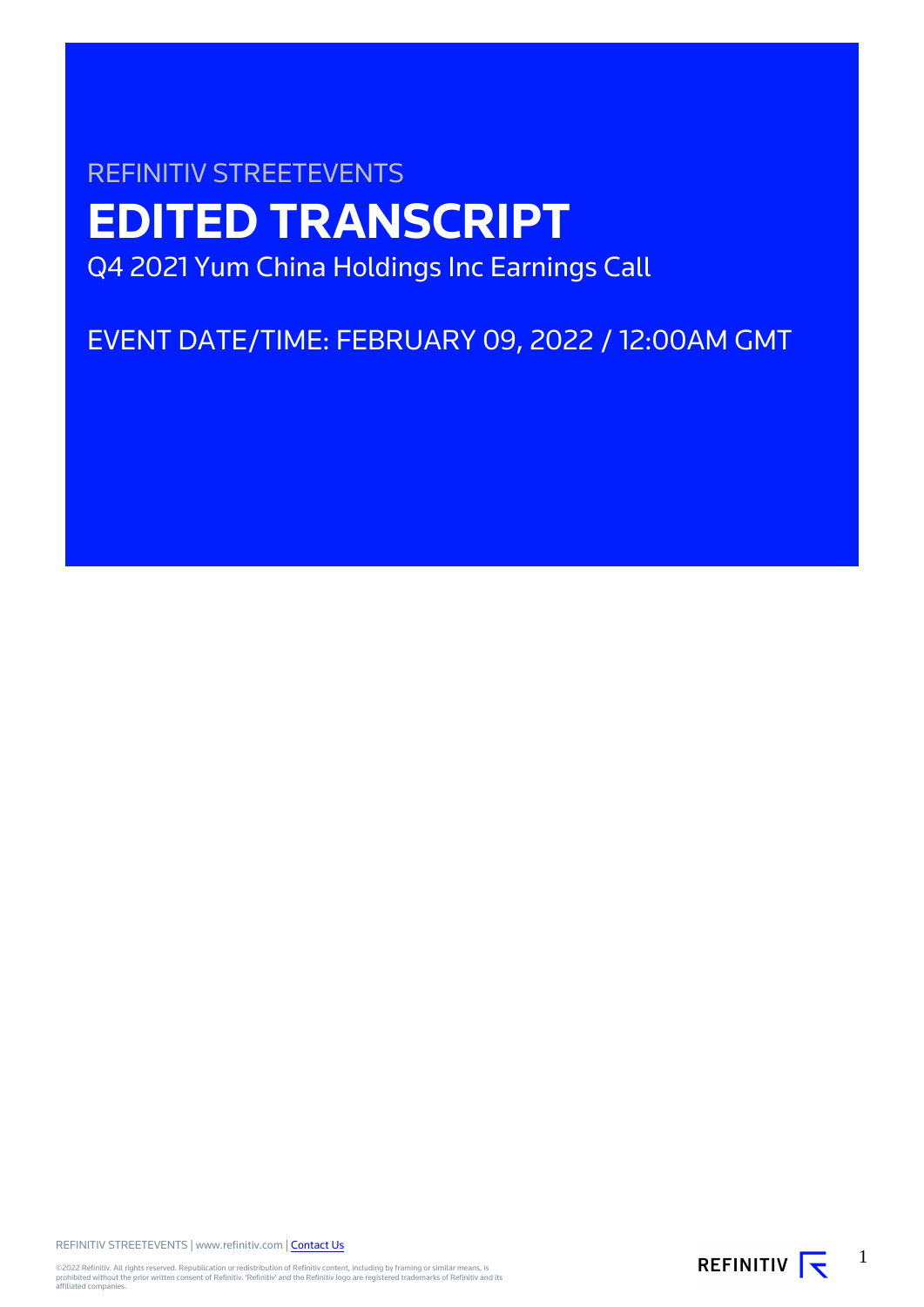#### **CORPORATE PARTICIPANTS**

**Joey Wat** Yum China Holdings, Inc. - CEO & Director **Ka Wai Yeung** Yum China Holdings, Inc. - CFO **Michelle Shen** Yum China Holdings, Inc - IR Director

#### **CONFERENCE CALL PARTICIPANTS**

**Brian John Bittner** Oppenheimer & Co. Inc., Research Division - MD & Senior Analyst **Chen Luo** BofA Securities, Research Division - MD **Kin Shun Ling** Jefferies LLC, Research Division - Equity Analyst **Lillian Lou** Morgan Stanley, Research Division - Executive Director **Michelle Cheng** Goldman Sachs Group, Inc., Research Division - Executive Director **Wing Hong Woo** CMB International Securities Limited, Research Division - Research Analyst **Xiaopo Wei** Citigroup Inc., Research Division - Director & Head of Asia-Pacific Consumer Research **Yan Peng** UBS Investment Bank, Research Division - Executive Director and China Consumer Staples Sector Analyst

#### **PRESENTATION**

#### **Operator**

Good day, everyone. Thank you for standing by. Welcome to Yum China Fourth Quarter and Fiscal Year 2021 Earnings Conference Call. (Operator Instructions) Please be advised that today's conference is being recorded. (Operator Instructions)

I would now like to hand the conference over to your first speaker today, Ms. Michelle Shen, IR Director. Thank you. Please go ahead.

#### **Michelle Shen Yum China Holdings, Inc - IR Director**

Thank you, Desmond. Hello, everyone, and thank you for joining Yum China's Fourth Quarter 2021 Earnings Conference Call. Joining us on today's call are our CEO, Ms. Joey Wat; and our CFO, Mr. Andy Yeung.

Before we get started, I'd like to remind you that our earnings call and investor presentation contain forward-looking statements, which are subject to future events and uncertainties. Our actual results may differ materially from these forward-looking statements. All forward-looking statements should be considered in conjunction with the cautionary statement in our earnings release and the risk factors included in our filings with the SEC.

This call also includes certain non-GAAP financial measures. You should carefully consider the comparable GAAP measures. Reconciliation of non-GAAP and GAAP measures is included in our earnings release.

Today's call includes 3 sections. Joey will provide an update regarding our performance over this past year and then review key actions. Andy will then cover the financial performance and outlook in greater detail. Finally, we will open the call to questions. You can find the webcast of this call and a PowerPoint presentation, which contains operational and financial information for the quarter, on our IR website.

Now I would like to turn the call over to Ms. Joey Wat, CEO of Yum China. Joey?

#### **Joey Wat Yum China Holdings, Inc. - CEO & Director**

Thank you, Michelle. Hello, everyone, and thank you for joining us today. In the fourth quarter, multiple waves of outbreaks across the nation significantly impacted our business. I would like to express my heartfelt gratitude to all of our employees for taking the right actions to ensure customer safety and minimize business disruptions.

For example, during the lockdown in Xi'an, our excellent supply chain team shield us from major disruptions. Our operation teams took immediate actions to quickly resume delivery and takeaway. They provide vital services to the community in this time of need. We also provided free meals to frontline medical and social workers as a token of our appreciation.

We consider people to be a critical pillar of our sustainability strategy. We aim to have a workplace where employees can thrive while

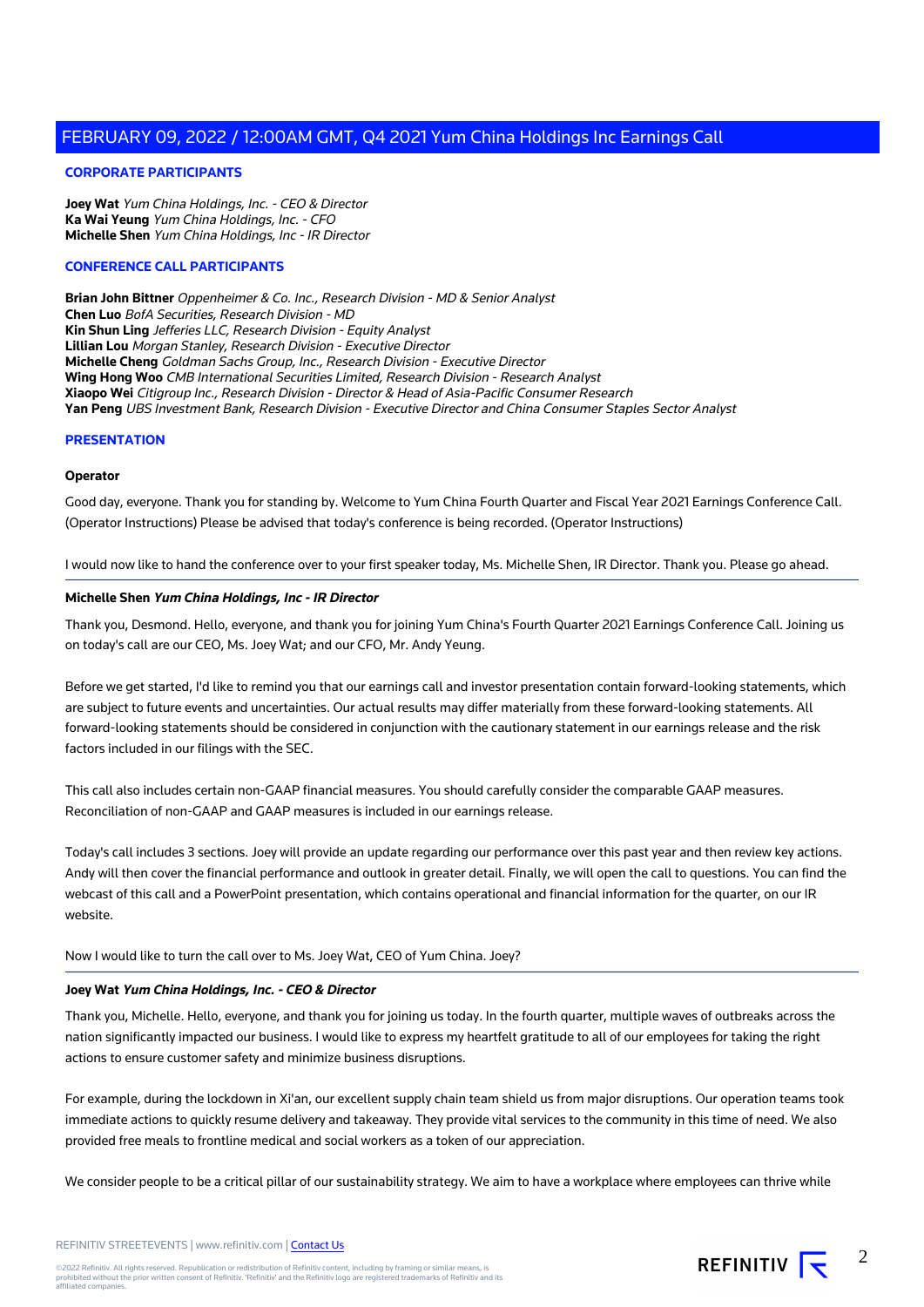protecting them and supporting their careers in times of uncertainty. Therefore, this year, we enhanced the medical insurance coverage for our RGMs, restaurant management teams and supervisors. These greater benefits cover around 100,000 frontline employees.

Despite the challenging environment, for the full year, we grew revenue by 19%. We delivered operating profit of \$1.4 billion or \$766 million, excluding special items. We opened over 1,800 stores. That is equivalent to 5 new stores per day compared to 3 new stores per day just a year ago.

On a net basis, we added over 1,200 stores. KFC continued to demonstrate remarkable growth and resiliency. System sales grew 8% in 2021. The brand opened more than 1,200 stores. Entering 160 new cities in 2021. More than half of new stores were in lower tier cities, but we're also adding store density in higher-tier cities. The business contributed to the majority of Yum China's product.

Pizza Hut came back stronger, achieving same-store sales growth of 7% for the full year. We are happy to see that growth was driven by transaction volume increase of over 10%. Pizza Hut opened over 300 stores, a record opening since 2016. The brand also strengthened its bottom line with full year segment operating profit up 77%. These results reflect remarkable improvement over the past few years.

Now let me provide some color on the fourth quarter. During the National Day holiday in early October, we saw a sequential recovery from the third quarter. As regional outbreak surged, November same-store sales were down by mid-teens year-over-year or approximately 20% compared to November 2019. Same-store sales improved slightly in December but were still more than 10% below both prior year and 2019 levels.

Authorities implement mass testing, regional lockdowns and stringent travel measures nationwide. These significantly impact the overall restaurant industry and our business. At the height of the outlook, nearly 300 of our stores were temporarily closed or only provided delivery and takeaway services. But more importantly, reduced social activities, less traveling and softened consumption impact foot traffic across our brands.

Let me share with you the key actions we took to stabilize our business. First, we drive traffic and sales with great product and value. The ability to innovate is one of our core competitive advantages. We again launched over 500 new or upgraded product last year. At KFC, new categories, such as Beef Burgers and whole chicken, have received great customer feedback. Beef Burger sales in the fourth quarter exceed RMB 300 million and accounted for 3% menu mix. Juicy Whole Chicken had another successful limited time offer promotion, and therefore, we are putting it on permanent menu this year. We also partnered with popular Chinese brands, Zhou Hei Ya from Hubei and Wen He You from Hunan to design innovative new menu items. Customers love the Chicken & Duck Sandwich and spicy Crayfish Wrap we launched in the quarter.

Beyond national launches, in 2021, KFC launched 12 local dishes in regional markets. We expand our range from breakfast to late-night snack. Beef and lamb kebab from Northwestern China, Xi Bei Kao Rou Chuan and cold noodles with sesame sauce Wu Han Liang Mian are among customer favorites. We have a mechanism to roll out successful regional offerings to more places or even nationwide. Wuhan hot dry noodle, Wuhan Re Gan Mian last year was a big hit.

At Pizza Hut, we launched special winter-themed pizzas for the holiday season, featuring greek cheese, tiger prawns and filet mignon. We also offered more flexibility to our customers, allowing them the option to trade up pizza toppings, which translated into higher average ticket. In response to weakened consumption, we increased value promotions across our brands.

For example, at KFC and Pizza Hut, we built on a well-established promotion mechanism Crazy Thursday and Scream Wednesday to offer effective value promotions while minimizing margin impact. Second, we captured home consumption demand with off-premise services for both KFC and Pizza Hut.

In the fourth quarter, delivery continued to be a key growth driver, mitigating the drop in dining traffic. Delivery grew 60% in 2021 compared to 2019 and contributed to approximately 32% of sales. Combined with takeaway, off-premise services represent more than half of our sales.

REFINITIV STREETEVENTS | www.refinitiv.com | [Contact Us](https://www.refinitiv.com/en/contact-us)

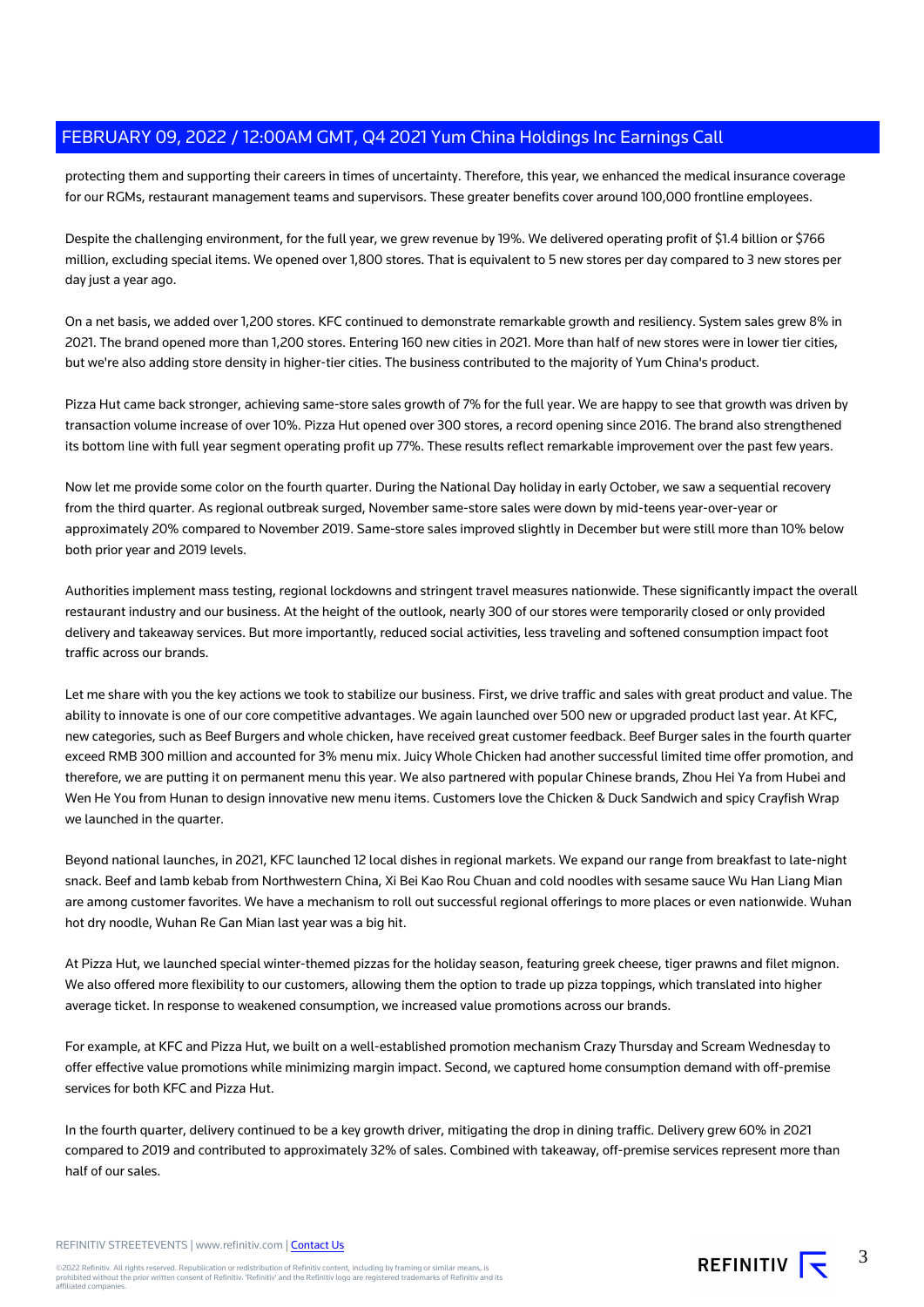Driving profitable growth in off-premise occasion is core to our strategy. Our new retail products are designed to capture home consumption demand by leveraging our online and off-line channels. We added more food choices and tripled sales to over RMB 500 million within 2021.

Lastly, we unleashed the power of digital in customer service and operations. The KFC and Pizza Hut loyalty program exceeds 360 million members as of the end of 2021. It is 60 million or 20% more than the year before. Member sales account for approximately 60%. We continuously enhance our Super App to address the needs of customers and improve their digital experience. For example, KFC's personalized menu display and Pizza Hut order together feature.

With enhanced digital capabilities, Digital sales exceed USD 7 billion or over 85% in 2021. We empower our RGMs with in-store digitalization using AI, automation and IoT. At KFC, our system assesses real-time store level inventory and automatically dispatches coupons to digital ordering users to reduce food waste.

We also introduced a quality control system to automatically evaluate the quality of food products based on the color, shape, et cetera, et cetera. These technologies improve both the customer experience and our operating efficiency.

Now I would like to briefly update you on our emerging brands. Our coffee business is gaining momentum. We expand the Lavazza portfolio from 4 to 58 last year, covering all Tier 1 cities and leading Tier 2 cities such as Hangzhou, Wuhan, Changsha. We continue to enrich our food offerings and tap into lifestyle merchandisers to drive further growth. In 2022, we will open more stores to increase our coverage.

COFFii & JOY total revenue increased both year-over-year and compared to pre-COVID levels as same-store sales grew by over 30% last year. We ended the year with 36 new -- 36 stores with improved store economics, reflecting improved fundamentals.

K Coffee sold 170 million cups in 2021, representing a 22% growth compared to 2020. Taco Bell store count tripled last year from 12 to 37. We took actions to fine-tune the business and make the brand more approachable for Chinese consumers. Pilot tests on smaller formats has shown improved unit economics. This year, we will continue to refine the formula for long-term success just as we have done with KFC and Pizza Hut over the years.

Our Chinese cuisine brands, Little Sheep and Huang Ji Huang, faced a particularly adverse situation during COVID-19. A large number of their stores are located in Northern and Western China, where cases were concentrated. East Dawning was also hit hard due to the transportation location focus. After a careful review, we decided to wind down the operation in 2022 and focus resources on our hot pot brand.

Before I pass the call to Andy, I want to emphasize that we face enormous uncertainties and headwinds from the external environment, but we have the ability to embrace change and to innovate and adapt accordingly. We continue to focus on the key levers I just mentioned to drive sales and protect our profit in the short term. We are also building our core capabilities to strengthen our market leadership for long-term sustainable growth. I'm confident that we can emerge from this challenging period even stronger.

# With that, I will turn the call over to Andy. Andy?

# **Ka Wai Yeung Yum China Holdings, Inc. - CFO**

Thank you, Joey, and hello, everyone. The COVID situation has caused a great deal of volatility to our operations in 2021. We delivered strong performance in the first half of the year when COVID conditions was relatively stable. In the second half of the year, our business was significantly affected by regional outbreaks and tighter public health measures.

Despite the challenges, on a full year basis, revenue reached \$9.9 billion. System sales grew 10% in constant currency. We reported operating profit of \$1.4 billion and adjusted operating profit of \$766 million. In 2021, we received roughly \$90 million less in onetime relief from the government and landlord comparing to 2020. If we remove the onetime relief from the equation, our adjusted operating profit will be up 20% year-over-year. This result reflects the volatilities arising from COVID but also reflect the resiliency of our business

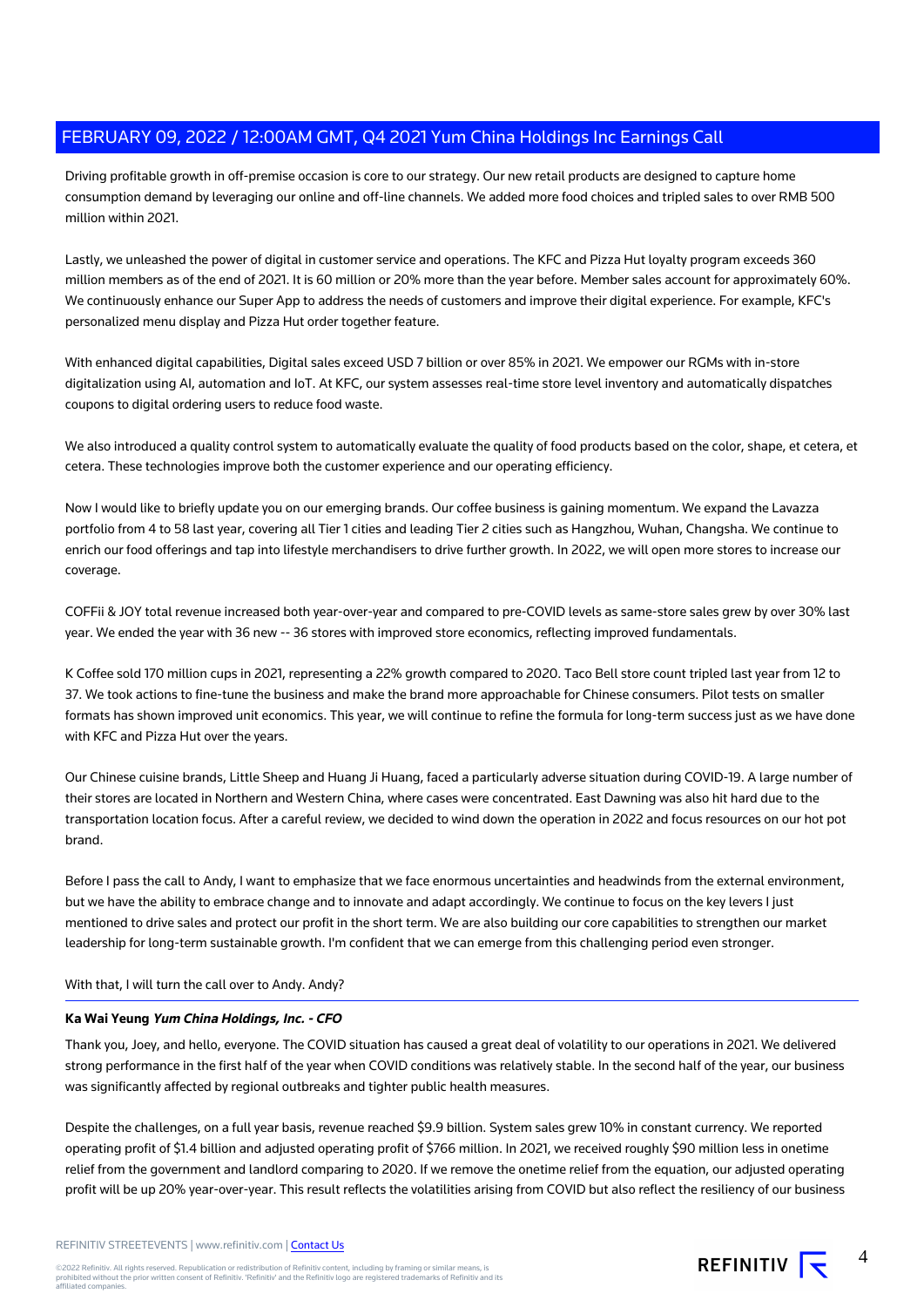and tremendous effort our teams put in.

We have accelerated store openings in the past few years. We maintained a healthy store payback period of 2 years for KFC and 3 years for Pizza Hut despite the impact from the pandemic. Even newer stores opened in the first half of 2021 have performed well. A majority of them achieved monthly breakeven within the first 3 months. There are still a lot of white space opportunities in China, especially in lower-tier cities. Small store formats enable us to expand more flexibly. The reduced store size, combined with other cost reduction initiatives, enable us to decrease CapEx per store by around high single digit year-over-year. We will continue to apply a disciplined and systematic approach in our store opening process to ensure we open promising and high-quality stores.

Now let me review our fourth quarter financial results. Even with the repeated outbreaks since mid-October, fourth quarter revenue grew 1% in reported currency to \$2.3 billion and remain profitable. System sales were down 3% year-over-year, mainly due to the same-store sales decline, partially offset by new unit growth. Like prior quarters, we are providing pro forma measures here for convenient comparison with 2019.

KFC's same-store sales were approximately 88% of the prior year's level and 85% of the 2019 level with same-store traffic at approximately 80% of 2019 level. Average ticket grew roughly 6% versus 2019, mainly due to the increased in mix, partially offset by increased discounts.

Pizza Hut same-store sales were approximately 92% of the prior year and 88% of the 2019 level. Same-store traffic at approximately 96%, close to 2019 levels. While the average ticket was down by about 8%. This was driven by the increased mix in delivery, which has a lower average ticket than dine in.

KFC was more affected than Pizza Hut in the fourth quarter due to KFC having a higher store mix in transportation and tourist locations. This location experienced a sharp decline in sales, down approximately 40% on a 2-year basis.

The fourth quarter is seasonally the smallest quarter for our sales and margins. So the sales deleveraging impact on margins is more prominent. Restaurant margin was 7.5%, down 760 basis points compared to last year. This was mainly caused by significant sales deleveraging, cost inflation, more value promotions as well as higher delivery costs due to increasing sales in delivery volume.

Let me go through each expense line item. Cost of sales was 32.5%, 150 basis points higher than last year. This was mainly due to increased value promotions to drive customer traffic and upgraded packaging to phase out plastic. Cost of labor was 27.9%, 370 basis points higher than last year. This is due to sales deleveraging, wage inflation of 6%, delivery volume increase resulting in higher delivery rider costs and higher staffing levels as more staff were scheduled to implement increased safety protocols. Occupancy and other was 32.1%, 240 basis points higher than last year. This is mainly attributable to the sales deleveraging impact. In addition, utility prices went up by double digits starting in December.

G&A expenses increased 7% year-over-year in constant currency, mainly due to increased compensation and benefit expenses as well as the impact of consolidating Hangzhou KFC. Compared to last year, we received \$10 million less relief from the government and landlords. Proactive cost management and productivity enhancements enabled us to partially mitigate the headwinds and achieve a profitable quarter.

Operating profit was \$633 million. Adjusted operating profit was \$16 million. The difference is mainly due to the noncash gain of \$618 million from the fair value revaluation of Hangzhou KFC. In December, we completed the investment in Hangzhou Catering and now own approximately [60%] of Hangzhou KFC directly and indirectly. Other than these noncash gains, the impact from consolidating Hangzhou KFC was small as the transaction was completed only on December 10.

Effective tax rate was 25.1%. Net income was \$475 million, and adjusted net income was \$11 million. This includes a mark-to-market investment loss of \$9 million in Meituan, in contrast to a gain of \$23 million in the fourth quarter of 2020.

Let's now turn to our outlook for 2022. First, we expect stringent health measures to remain in effect in the near future. The development

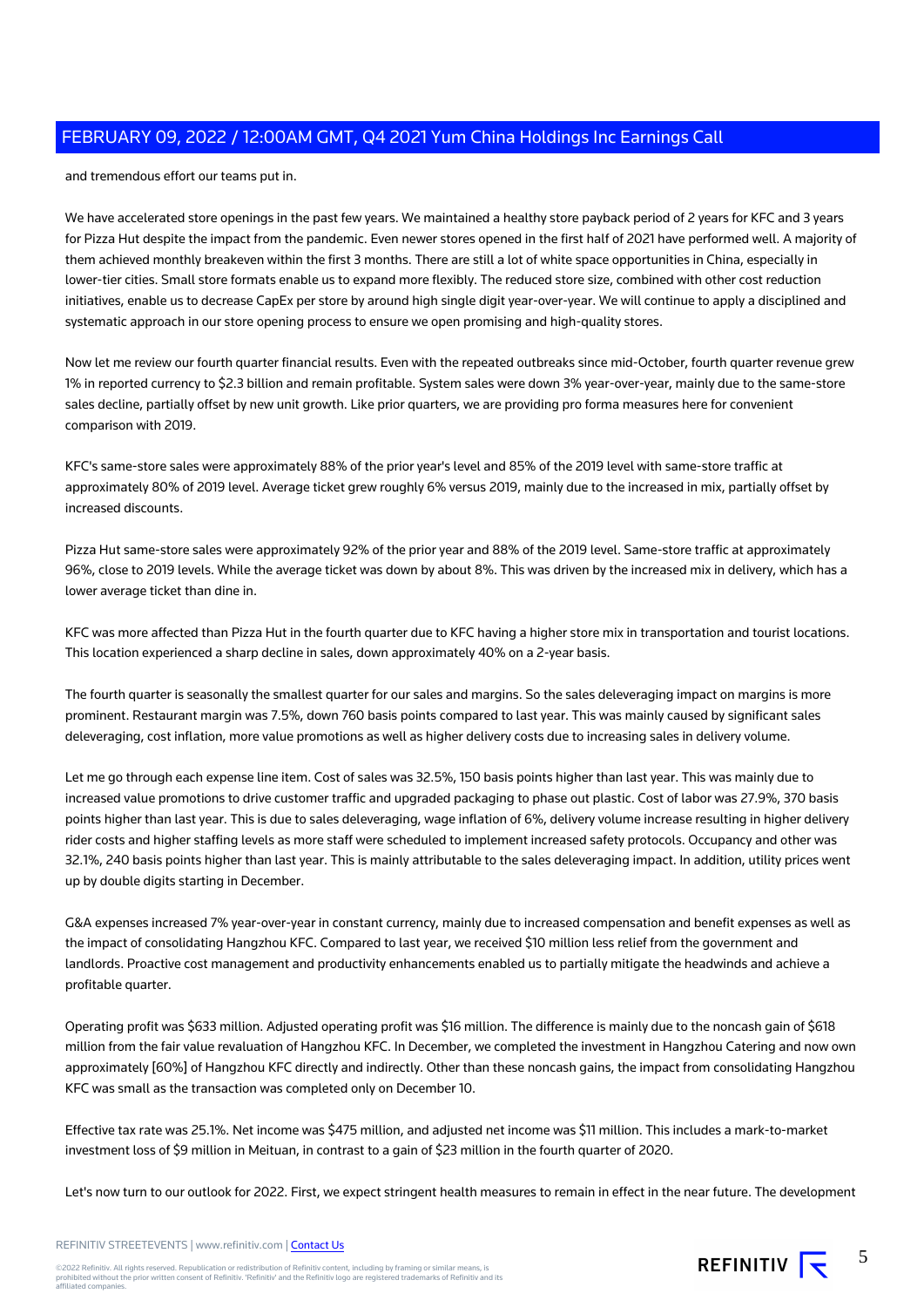of COVID remains highly uncertain as we have seen last year. In January, apart from the Delta variant outbreak, Omicron cases also spread to important cities, such as Beijing, Shanghai, Tianjin and Shenzhen. Over 500 of our stores were temporarily closed or only provided delivery and takeaway services at the peak in January.

Same-store sales in January improved modestly from the fourth quarter. Comparing to the comparable Chinese New Year holiday period in 2021, same-store sales are still down year-over-year and remain volatile.

Second is on the weakening macro. As the government has recently mentioned, China's economic development is facing triple pressure from demand contraction, supply shocks and the weakening expectations. Therefore, we will continue to focus on providing our customers exceptional value to drive traffic.

On the cost side, inflation is on the rise globally. Commodities such as chicken feed, beef and cheese as well as energy prices have increased double digits. Our team is taking initiative to rebase our cost structure and to improve efficiency, including locking in prices when they are relatively more favorable, innovating menu items to fully utilize all parts of chicken and cattle, expanding our supplier base, especially local suppliers. With this initiative, we expect to partially mitigate rising costs, but we will still face commodity price pressures this year. Additionally, the increase in delivery sales mix will increase rider cost.

We maintained a very strong balance sheet with approximately \$4 billion cash and short-term investments. We resumed share repurchases in the third quarter 2021. Approximately \$617 million remain available for future share repurchases under the authorization. We will continue to return excessive capital to shareholders.

We anticipate opening approximately 1,000 to 1,200 net new stores as we increase density in higher-tier cities and capture white space in lower-tier cities. We will continue with our disciplined approach of opening high-quality new stores. We expect our capital expenditures in 2022 to be in the range of \$800 million to \$1 billion. The majority of this is allocated to store openings and remodeling. We are stepping up investments in supply chain, infrastructure and digital as part of our long-term capital allocation, as outlined in the Investor Day last September. This investment is essential to driving the long-term sustainable growth of our business.

With that, I will pass you back to Michelle to start the Q&A. Michelle?

# **Michelle Shen Yum China Holdings, Inc - IR Director**

Thanks, Andy. We'll now open the call for questions. (Operator Instructions) Desmond, please start the Q&A.

# **QUESTIONS AND ANSWERS**

#### **Operator**

(Operator Instructions) The first question comes from the line of Brian Bittner from Oppenheimer.

#### **Brian John Bittner Oppenheimer & Co. Inc., Research Division - MD & Senior Analyst**

Your unit openings during a time of heightened uncertainty for the business, and I realize the returns are still very strong as you outlined in your prepared remarks and as you outlined in your presentation. But can you talk to us what specifically is driving this big step-up in unit openings? And it appears it's a trend that is continuing in 2022 based on your outlook. So it wasn't just a onetime situation in 2021. Talk about the dynamics behind this strategy. Do you believe the COVID environment has opened up an elevated amount of development opportunities? Just any type of additional color on this new level of unit growth would be helpful.

#### **Joey Wat Yum China Holdings, Inc. - CEO & Director**

Thank you, Brian. For our focus on new store opening, the management team has been very transparent about the way that we are thinking. I think we lay out very clearly in our Investor Day that when we look at how to operate this business in a short term and long term, we focus on 3 things: the RGM, the resiliency, the growth and the moat. So even for new store opening, our thinking are still the same. In a way, resilience might be even more important than growth. But once we achieve resiliency, then we really will push to grow. So that's sort of the holistic thinking.

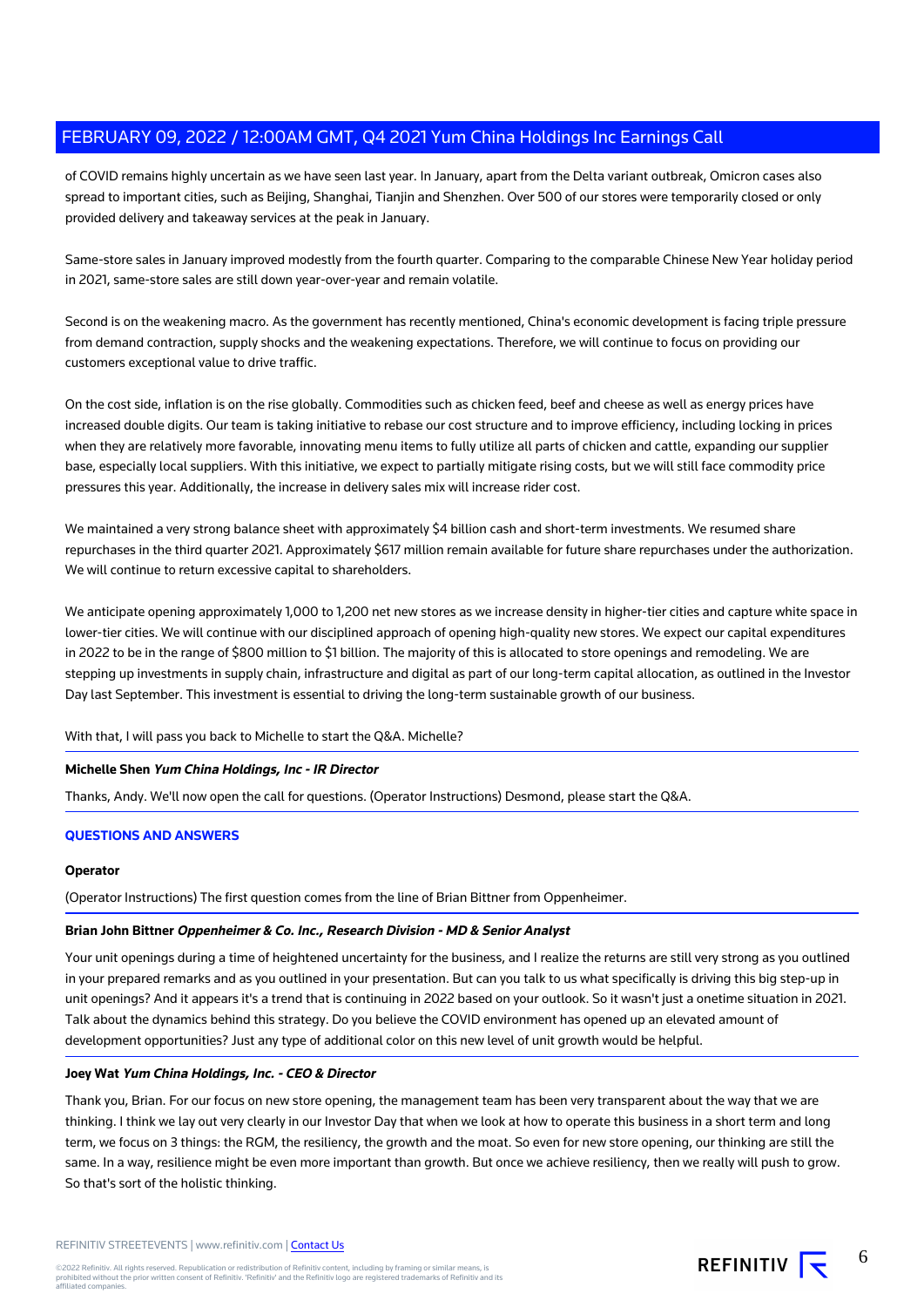And specifically, why we are still opening that many stores? As you have mentioned earlier, Brian, in your question, the most important criteria is whether we are getting the payback that we are looking for, and the answer is yes. For KFC, we're still getting the payback within 2 years. For Pizza Hut, it actually improved. In the past, in the past 5 years, because Pizza Hut this year, we opened more stores than any other year since 2016. And actually, the net new store opening is more than all the stores we have opened in the last 3 years. So it has improved. The payback has improved now to 3 to 4 years -- well, 2 to 3 years, from 3 to 4 years to 2 to 3 years. Particularly the satellite store, we can get a payback almost as good as KFC.

So that's the key criteria. And when we can get the payback, then we should open stores while our operating team can handle. So that's point 2. One is the -- our thinking, our strategy. Two is our requirement of the payback.

And third, where are the opportunities? Well, the opportunities are still in lower-tier city. As I mentioned earlier, for KFC alone, we enter 160 new cities. So for these new cities, KFC brand is very strong, and there's very limited sales transfer because it's brand new. And then also the other area is the channel opportunities such as highway station, service center, et cetera, and there's a particular opportunity in franchising as well.

And then for Pizza Hut, obviously, the white space is even larger because we're only in few -- Pizza Hut is only in a few hundred cities in China right now. And then even for the existing cities we are in, we see the opportunity to open more stores to increase the store density. When the store density improves, it has the other benefit to our delivery business, because the average distance of the delivery rider has shortened and the convenience has improved, and that both work for the customer because they get better service. And third, it works for the operating cost because the average delivery cost actually improved, too. So that gives you a sense of where are the opportunities.

And then in terms of how COVID gives us more opportunity in store opening, in a way, yes, because I think during good time when the market is growing, it's much harder to see the resiliency of Yum China business. And during bad time, particularly in the last 2 years, landlords can see that very clearly. So we have become even more popular tenant for landlords across all tier cities. Not only we can deliver good profit and secure the opportunity to our shareholders and to our employees, but we also can deliver reliable rental income to landlords. So you can imagine why we are a popular tenant. And therefore, a significant percentage of the lease, we are talking about 70%, 80% of our lease have certain -- the rent is calculated based on percentage of sales, which give us the flexibility and resiliency in terms of our cost structure.

So I hope that gives you some more color in terms of the new store opening. We never chase after the specific numbers, and we emphasize it again and again and again. But when we can get the payback 2 to 3 years, which is fantastic , then we'll open the store when we see the opportunity. Thank you, Brian.

# **Operator**

Next question comes from the line of Christine Peng from UBS.

# **Yan Peng UBS Investment Bank, Research Division - Executive Director and China Consumer Staples Sector Analyst**

So I have a question regarding the delivery competition landscape. In 2021, we noticed that McDonald initiated a much more upgraded version of the app in China, enabling its digital strategy expansion in the country. So can you share with us more color you have observed in terms of the delivery competition landscape in the whole Chinese restaurant industry, particularly considering McDonald's new strategy?

# **Joey Wat Yum China Holdings, Inc. - CEO & Director**

Christine, we have been putting delivery at very high priority in our business since a long, long time ago. And as you can see, compared to 2019, our delivery business has grown even stronger. As you can see from our numbers, 60% full year delivery growth versus 2019. And then for KFC alone, it's 70% plus, and then Pizza Hut is 37%. So that gives you a sense.

We are very focusing on the app to improve the convenience both in terms of the app experience, but also it might not be so clear to our investors that we also have a team, we call it digital operation team that work with our store operating team to ensure the seamless

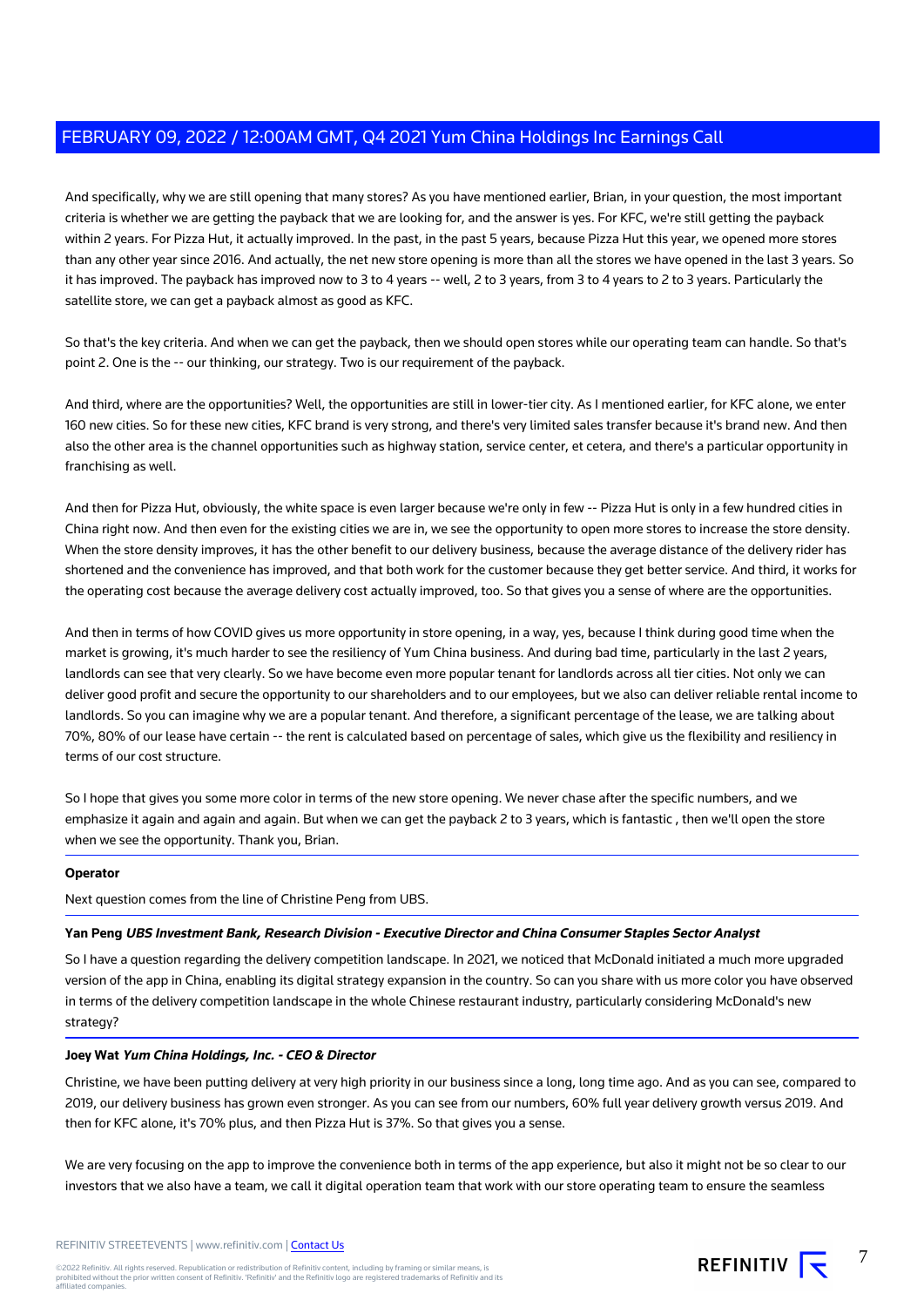experience, online and offline, for our delivery business. So that helps a lot because one is about the digital experience, two is we have people working together with the store team to deliver the services. And that will include the membership engagement, too, right? So that's the second thing.

The third bit, which is rather unique to Yum China, it's not only unique, probably the only one, we have our own hybrid delivery model, which we have been building since -- well, actually from the very beginning, but we insist on building our own rider capability, and that can be understood right now. I think if we use the framework that we shared again in our Investor Day, the resilience, the growth and the moat, and this is the moat, the strategic moat is our own long-term competitive advantage with our delivery rider, the hybrid model. While we work with the platforms to source traffic, we rely exclusively on our own rider to deliver the product, and that has multiple advantages. One is the quality. The quality, the percentage of service complain is much lower, which we have experienced when we convert the Pizza Hut delivery from the past version to current one. When we took the delivery rider service in-house, we see the drop of the customer complaint, and thus, the sales increase. So that gives us a very unique advantage in our delivery business.

So net-net, it has been a very important part of business. It has become even more important in the last 2 years given the COVID situation, and we have very unique resiliency to grow the business in the long term with our unique capabilities that give us strategic moat to continue to deliver good services to our customers. Thank you, Christine.

#### **Operator**

Next question comes from the line of Chen Luo of Bank of America.

#### **Chen Luo BofA Securities, Research Division - MD**

So I've got a follow-up question on our new store opening. So as we are accelerating our new store opening pace, are we seeing any challenges in terms of training the right store managers and hiring additional staff? Meanwhile, we understand that although the store payback period for new stores could be still pretty impressive, the new stores may actually create cannibalization to the existing stores, and it may also create additional resources requirement in terms of management attention. So with this factor in mind, if our same-store sales growth remain under pressure for the coming 12 months because of the COVID impact, is there any chance for us to consider to slow down our store expansion temporarily?

# **Joey Wat Yum China Holdings, Inc. - CEO & Director**

Luo Chen, thank you. Our staff or resources, we manage to handle it quite all right. And as you can see, actually since 2014 and 2015, despite the growth of new stores, from 7,000-plus stores, right now, it's 11,000, we managed to maintain the total number of staff in our system at 420,000 plus. So we increased the store but without increasing the total number of staff, and the delta here is automation in AI and digital. So particularly right now with our store base, we can train our staff to meet the new store opening demand. And if we cannot do it, if we somehow see the challenge in terms of quality of the staff in the new store, then we will adjust our pace of new store opening, of course. So with that, I pass the question to Andy, and Andy can comment about the other number impact from the new stores. Andy?

#### **Ka Wai Yeung Yum China Holdings, Inc. - CFO**

Thanks, Joey. So Luo Chen, Happy New Year. So first of all, I want to say a little bit about -- obviously, echo what Joey has mentioned in terms of new store openings. China is a growth market and there's lots of white space, especially in lower tier cities and recently urbanized areas. And so I think sometimes we encourage investors and analysts to look more into the system sales rather than SSSG. Especially over the past 2 years, on a quarter-on-quarter basis, we see a lot of volatility because of COVID development. As we have mentioned over the past 2 years, we expect a recovery from COVID to take time, nonlinear and uneven. So it still remains the case right now.

In terms of our store opening, we're very disciplined. As we have disclosed in our prepared remarks, we have quite disciplined evaluation process and to determine our investment. That's why we continue to have consistent payback for KFC, 2 years. And for Pizza Hut, it's 3 years. And for Pizza Hut satellite store, it's close to 2 years. These are very, very good return on investment. So we're very comfortable with our strategies and also in terms of the quality of the store. As I mentioned, even the new stores that we have opened in the first half 2021, they're also performing well despite the overall impact from pandemic. A majority of them are reaching breakeven in the first few

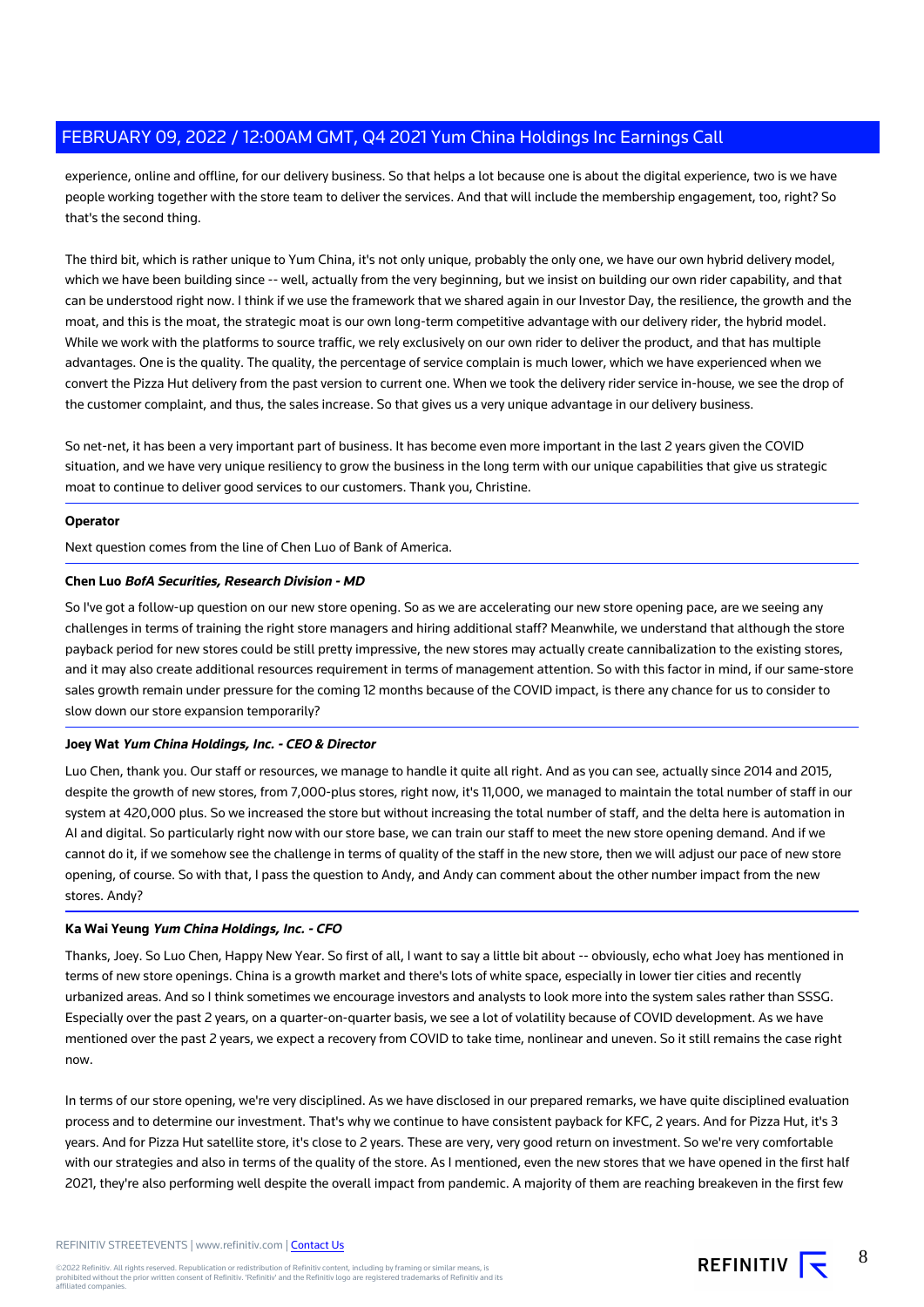months of opening.

Now in terms of cannibalization, I think certainly, new store openings, sometimes we transfer some sales, especially in delivery, to a new store. But we have been growing our store network over the past 30-some years. And if you look back before the pandemic, we're growing...and right now, we've been very consistent and very disciplined in the way how we deal with it. So we have experience dealing with normalized SSSG impact from new store opening.

The other one is that when we look at opening a new store, we also capture incremental sales and profit. And then, also as Joey mentioned, positive network effects on delivery and takeaway business. Given the pandemic, given so many changes, we also started redesigning our store network. As Joey mentioned, we look at East Dawning, for example, we are winding down the operations because of its concentration on transportation and logistics hubs. So -- and then allow us to open more locations that better serve off-premise dining, for example.

And so all in all, I think if you take a step back in terms of a long-term view as we do, we obviously are investing to build up, continue to enhance our resiliency, but we're positioning ourselves for growth and capturing the market opportunity. And if you look at what we are able to achieve this year, despite some of these very challenging environment, we are able to generate on a full year basis revenue of \$9.9 billion. And we grow our system sales by 10% in constant currency. And then we also achieved and increased our profit on a reported basis \$1.4 billion. On adjusted basis, our operating profit was \$766 million, and that's the resiliency. Despite the significant impact of the pandemic, it's very good. So I think internal cannibalization and new store openings, obviously, we'll continue to review that, but I think we're pretty confident in the strategy that we have right now.

# **Joey Wat Yum China Holdings, Inc. - CEO & Director**

Thank you, Andy. And Luo Chen, I think I'll just make one more comment because there's such a strong interest in our new store opening. For our new store, particularly in lower tier city, it has lower CapEx, we have differentiating pricing strategy, means the price will be lower compared to Tier 1 city. We even have differentiated menu. We will have some very special, incredibly good value for money product in that menu only. And we also leverage franchisee to help us as well. So that helps.

But just in terms of the numbers and in terms of modeling, I just want to draw your attention to one number historically, CapEx number. Our new store opening has increased a lot, and that might be the reason that gives some of you concern. But if you look at our CapEx number historically, 2016, we spent \$436 million on CapEx. That's the year we got independently listed. With that amount of money, we opened 575 stores. By 2020, we opened twice as many stores. Our CapEx is \$419 million, which is less than 2016. So what it means, our efficiency of new stores has improved significantly, right? And on top of that, by 2021, we increased new store to 1,800. Our CapEx increased a bit more, I mean, 50% more, \$689 billion -- but \$689 million, but the bulk of it is also going to digital and infrastructure as well.

So going forward, for the coming year, Andy just mentioned \$800 million to \$1 billion, half of it or slightly more than half of it will be on new store openings. So that's the way that we look at it. Number of new stores is one thing, but the key thing is the efficiency and the total amount allocated to CapEx, and that's resiliency and our ability to continue to get more efficiency out of CapEx and open new stores in the long term. It becomes strategic moat of our business. Thank you.

#### **Operator**

Next question comes from the line of Lillian Lou.

# **Lillian Lou Morgan Stanley, Research Division - Executive Director**

Since we talk a lot about the new store opening, maybe switch gear a little bit on the -- another driver for the revenue growth despite that Andy said that we need to focus on sales growth, less on same-store sales growth. But I think a little bit color can you provide why in fourth quarter the same-store sales growth trend quite similarly in August? Because I remember in August, our same-store sales growth also down like mid-teens. And by that time, I think the number of cities, that is medium or high risk cities, the number actually is way

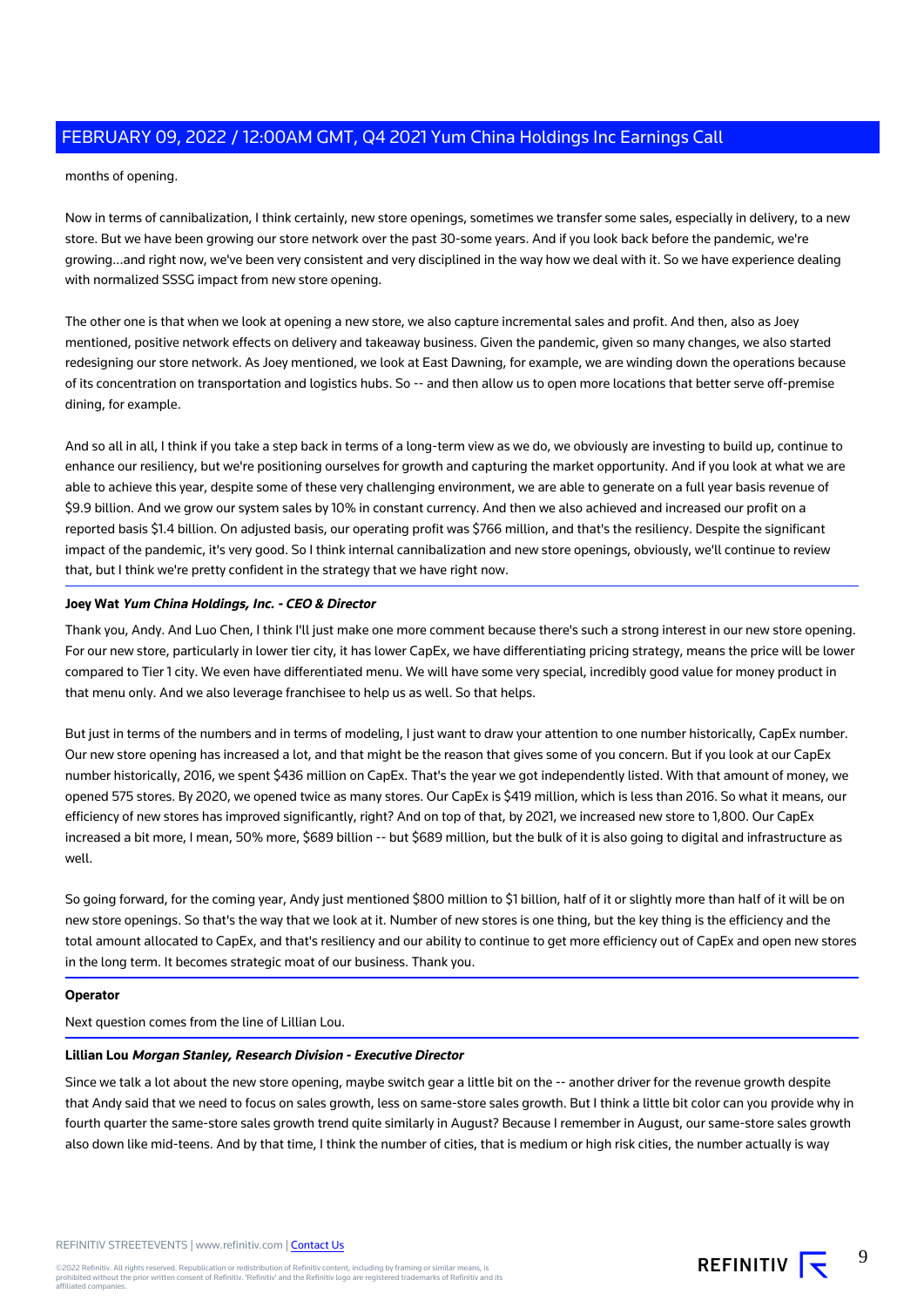higher than fourth quarter. So trying to understand the dynamics, the impact to our same-store sales growth from this COVID development. And also, I know that this situation remains challenging to predict, but standing at the current situation, what do you think is the most possible scenario for our same-store sales growth trend if the COVID continues like the current level?

**Joey Wat Yum China Holdings, Inc. - CEO & Director**

#### Andy?

# **Ka Wai Yeung Yum China Holdings, Inc. - CFO**

I think Q4 is actually, I believe, in terms of COVID conditions, the worst since the first quarter 2020 (corrected by company after the call). I think it's pretty obvious to most folks here in China. We have a Delta variant outbreak. And then later on in the year, we also begin to see Omicron cases popping up here in China. Now cases is -- case load may be one and is quite deceptive here because, obviously, in China here, generally, we have very stringent health measures and try to sort of achieve a dynamic zero cases for COVID, and so that rely on a lot of these health restriction measures. But now if you look at the outbreak in the cases and also the wide spread, it's the worst since the first quarter in 2020.

So as we have mentioned in our press release, in the same trend, we've seen some recovery from the summer outbreak in October, but then we see significant impact from the outbreak in November and then a little bit recovery in December, but still down double digits. Now obviously, as we have mentioned, when we look at COVID, it's going to introduce volatilities in our operation, and we have told investors and analysts, and internally as well, that we need to have scenario analysis and preparation, how to deal with it. When time is good, how we can execute well and capture more market opportunities. When situation becomes more challenging, how we can rely on our resiliency and operations and ensure that even in bad time, we're able to make profit.

And so I think for the fourth quarter, that's what we do. But I think it's worthwhile to step back because from a quarter-over-quarter basis, it's very hard, or even month-to-month basis to predict what's going to happen with COVID. But if we step back for the full year, as I mentioned, you will see a little bit better picture, right? Despite the volatilities and a challenging environment that we operate in 2021, we're able to grow our revenue, able to grow our system sales, even grow our core operating profit. And so I think, in a sense, I think sometimes we need to take a little bit care, but we also have to accept the fact that with COVID, there will be some uncertainty.

Now in terms of SSSG and then also profit, you can see that like when the situation is stabilized, we're able to excel very well in the first half and even the second half in 2021. Now obviously, when the things are challenging, we continue to rely on our team, our operations, our brand, our product and customer, both digital and delivery. So it's kind of hard for me to provide guidance on the COVID development and related SSSG impact. But as we have mentioned, the biggest impact on SSSG right now, the volatility is because of COVID. I am confident because over the last couple of years, we do both in terms of abilities and in terms of our RGM, our operational team, we learned something over the past 2 years, how to respond when there's a COVID outbreak and try to mitigate some of those impacts.

So I think the way I look at the situation right now is that, sure, in the short term, we have COVID, we have some of the macro headwinds. So it's in short term, a little bit more cautious. But we are very confident in our operations, our brand, our products and the consumer loyalties, I think, have been demonstrated amply. We have the largest customer membership base, 360 million, which has been growing 20% from last year. Now membership accounts for more than 60% of our sales. And so we're confident on our operation, our brand and customer base and the products that we have and the new opportunity that Joey has mentioned.

And then in the longer term, I think we still are very optimistic about the opportunity here in China, and that's why we're investing not only in the store network expansion, but building our capabilities in digital infrastructure and supply chain. And so hopefully, that will give you some perspective on how we look at the market and the situation here in China.

## **Joey Wat Yum China Holdings, Inc. - CEO & Director**

Thank you, Andy. Thank you, Andy. And thank you, Lillian. I think I'll just like to summarize. Again, the management thinking is very clear in this. We don't have the crystal ball towards the COVID situation, but we are very clear about our focus.

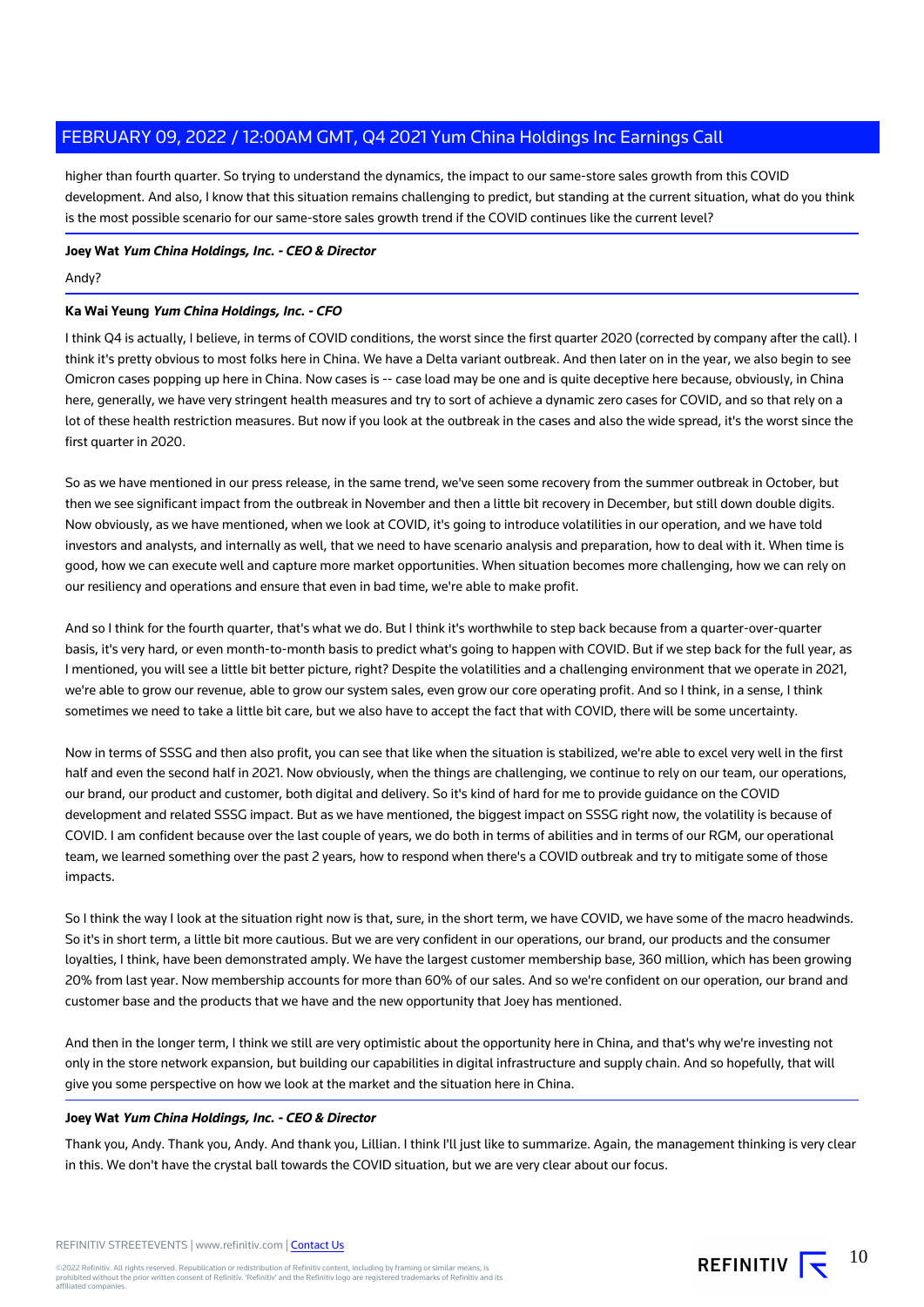What do we need to do? Again, 3 focus: resilience, growth and strategic moat. Very simple. Resilience, as Andy talked about, is the resilience of operating team. We are fast; we are responsive;and our team after 2 years training even down to each market level, like Shanghai market, Beijing market, Guangzhou market, there's the national strategy, there's the local strategy, our team knows what to do.

In terms of growth, 2 sources of growth, very clear, as Andy mentioned. The product in terms of new category like beef burger, whole chicken. Why whole chicken is important? Because it's also home consumption, right, which is a trend.

The local innovation, the partnership with Zhou Hei Ya, Wen He You, Wuhan Reganmian et cetera, something exciting, interesting, fun to drive the traffic. And we focus on the value. We have done incredibly good job in terms saving what we can save and pass on the savings to customers through value. Right now, the signature value campaign like Crazy Thursday and Scream Wednesday is something working very well.

And then the other source of growth is the off-premise demand, the delivery, the takeaway, the home consumption retail. The home consumption retail for SoulFun, which is our own retail brand, and KFC and Pizza Hut tripled to over 500 million in 2021 alone.

And then last is the strategic moat, which is the digital of \$7 billion of digital sales of 360 million membership and our supply chain. Our ability in terms of getting the scale, getting the efficiency and also our ability to rebase our cost base and remain competitive in the long term in terms of building our own infrastructure, that all helps our business.

So the focus is very, very clear. If I could just mention another thing about how do we utilize our core capability to grow the business. For example, we use our hybrid delivery model, our own rider, to deliver the new retail. It makes sense. We have the riders in the stores already, and we utilize the rider to deliver the new retail to our customer directly. Service is good, reliable and cost is low. So that hopefully gives you a sense of management's very clear focus on resiliency, growth and moat strategy, given the uncertainties and the evolving situation of COVID. Thank you, Lillian.

# **Operator**

Our next question comes from Xiaopo Wei from Citi.

# **Xiaopo Wei Citigroup Inc., Research Division - Director & Head of Asia-Pacific Consumer Research**

My question is focusing on your operation of the store in terms of business model. You guys have long preferred self-operating stores to franchising out stores. Given all the fluid situation in COVID, you have a better infrastructure, supply chain, et cetera, will you consider franchising out more stores looking forward versus self-operating most of stores looking forward? And also clarifying the target -- your new opening target for the year. So your target new store opening 1,000 to 1,200 this year, including only self-operated stores or including both franchise stores and self-operated stores?

# **Joey Wat Yum China Holdings, Inc. - CEO & Director**

So the new store target includes the franchising stores as well. And go back to your question, the first part of your question, the majority of the new store will still be equity store because the payback is so good. However, as you can see, over the years, right now, the mix of our franchise store has increased, especially after the acquisition of Huang Ji Huang. It's in the mid-teens already. But going forward, we'll be quite open mind about the franchising option, and we've always been open minded about it. We do it when it's right.

So in terms of the franchising strategy, there are 3 focus. One is we do the franchising in some remote locations, such as Tibet or Qinghai . You can imagine why because it's lot more efficient to manage it that way instead of managing all the way from the headquarters.

Secondly, it's channel. So the strategic channels such as the highway service center, et cetera, so these are very sensible franchising opportunity.

And then the third thing I would like to mention is the ability to use technology to help managing the franchising system. We have been very cautious about the franchising strategy. As you can imagine, there are a lot of advantage of the franchising strategy in China, but

REFINITIV  $\overline{\mathbf{S}}^{-11}$ 

©2022 Refinitiv. All rights reserved. Republication or redistribution of Refinitiv content, including by framing or similar means, is<br>prohibited without the prior written consent of Refinitiv. 'Refinitiv' and the Refinitiv affiliated companies.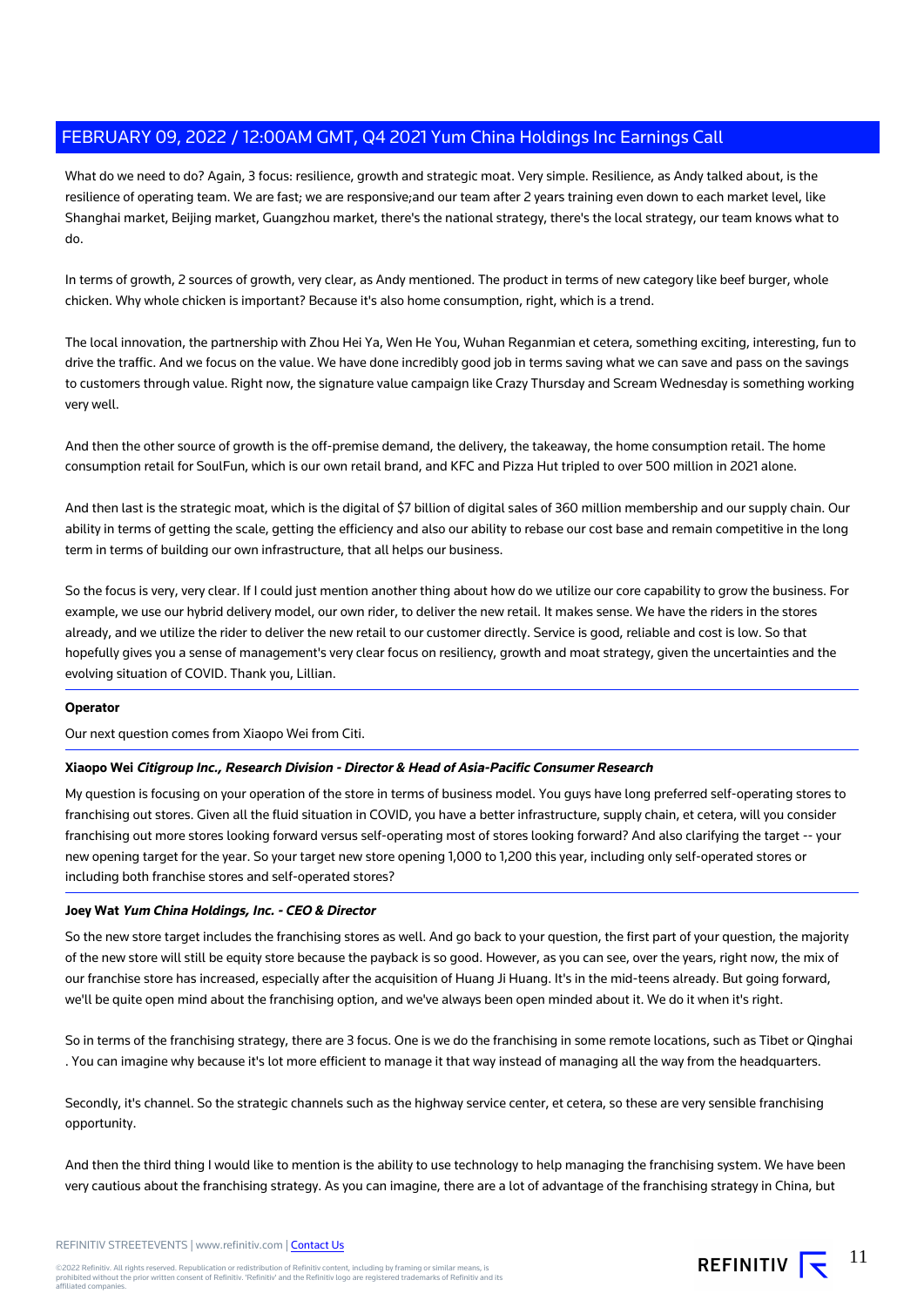there are also a lot of challenges in terms of the quality of the service that we care most about. But right now, with the end-to-end digitization process going on, with the IoT, with the automation, our ability to ensure good store operation among the franchising store has improved significantly in the last few years. So that certainly gives us better comfort. And hopefully, greater comfort that when we're open minded about franchising strategy, it does not mean that we compromise the quality of the service, we don't, in particular in terms of product as well. So I think we have a few more questions. Let's move on to the next one.

## **Ka Wai Yeung Yum China Holdings, Inc. - CFO**

Before we move on the next one, I just want to jump in there to clarify. The number that we talk about is the net new store that we opened, not the gross number of stores. And the net new store open, we expect, is about 1,000 to 1,200, which include both franchise and equity stores. And as Joey mentioned, most of them is going to be our own operated stores.

## **Operator**

Next question comes from the line of Anne Ling of Jefferies.

#### **Kin Shun Ling Jefferies LLC, Research Division - Equity Analyst**

The first question is for Andy. Regarding the cost trend moving forward, if I have missed it, would you share with us the cost trend or your cost increase expectation for commodity cost, staff and also the occupancy cost for the whole year of year 2022 as well as first quarter '22?

# **Ka Wai Yeung Yum China Holdings, Inc. - CFO**

Sure. So okay. Okay. So I think if you look at -- obviously, right now, we look at globally, we see commodity price inflation. If you look at chicken feed, beef and cheese, energy costs are all up double digits. Now obviously, without doing anything, we're probably at low to mid-single digit for commodity price of all our COS.

And then also, if you look at cost of labor, there's 2 components driving it. One is, obviously, as we have mentioned in last year, we have increased the wages at the market level and at the store level, and so we're likely going to continue to see mid- to high single-digit rate increase, which is a normalized rate for China. And also, we'll probably see a little bit increase in rider cost as we continue to see delivery as a growth driver and continue to grow very robustly. So the mix shift to delivery would increase delivery cost there as well.

Now on the occupancy and others side, one thing is energy cost. In China, the utility price have increased by double digits since December. That's obviously in response to some of the power shortage that we have experienced in the summer and encourage more production and more reductions in more savings energy to balance that market dynamic. And so all in all, I think we're looking at some commodity inflation, labor headwind.

Now again, also on the margin side, the biggest impact on margin is actually sales leverage and deleveraging. Obviously, same-store growth would have an impact on that. But we're not sitting still obviously. We have a very good team, and there's a lot of initiatives to try to fight this headwind, obviously. One is to protect margins, and we want to offer products with a wider pricing range, allow people to upgrade but also provide lower entry prices for new customers. Then we also want to leverage our scale and supply chain efficiency to lessen the inflationary pressure. As we have mentioned on the prepared remarks, so that's including potentially locking in more favorable price when the market opportunity arise. We will also have -- try to -- look into how to increase our efficiency in utilization of the ingredient that we have, right. Like chicken, how do we use the full chicken, use part of the chicken. And same for the beef, the cow, how we can utilize that great product and that our customers like and also gives us good margins.

We also have obviously a team of supply chain and other people in the brand. They're looking to rebasing overall cost and then also increase the efficiency of our labor. And that technology, as we have always mentioned, is an important part of labor productivity improvement. That's why we're investing, as we have mentioned, earmarked \$1 billion in IT investment and digital capability investments and then \$1 billion in supply chain infrastructure over the next few years.

So I think, all in all, we try to drive that labor productivities, process/operational efficiency to reduce waste and whatnot. And then we also continue to try to improve and utilize our membership program, which is one of the largest in the world, 360 million members. And

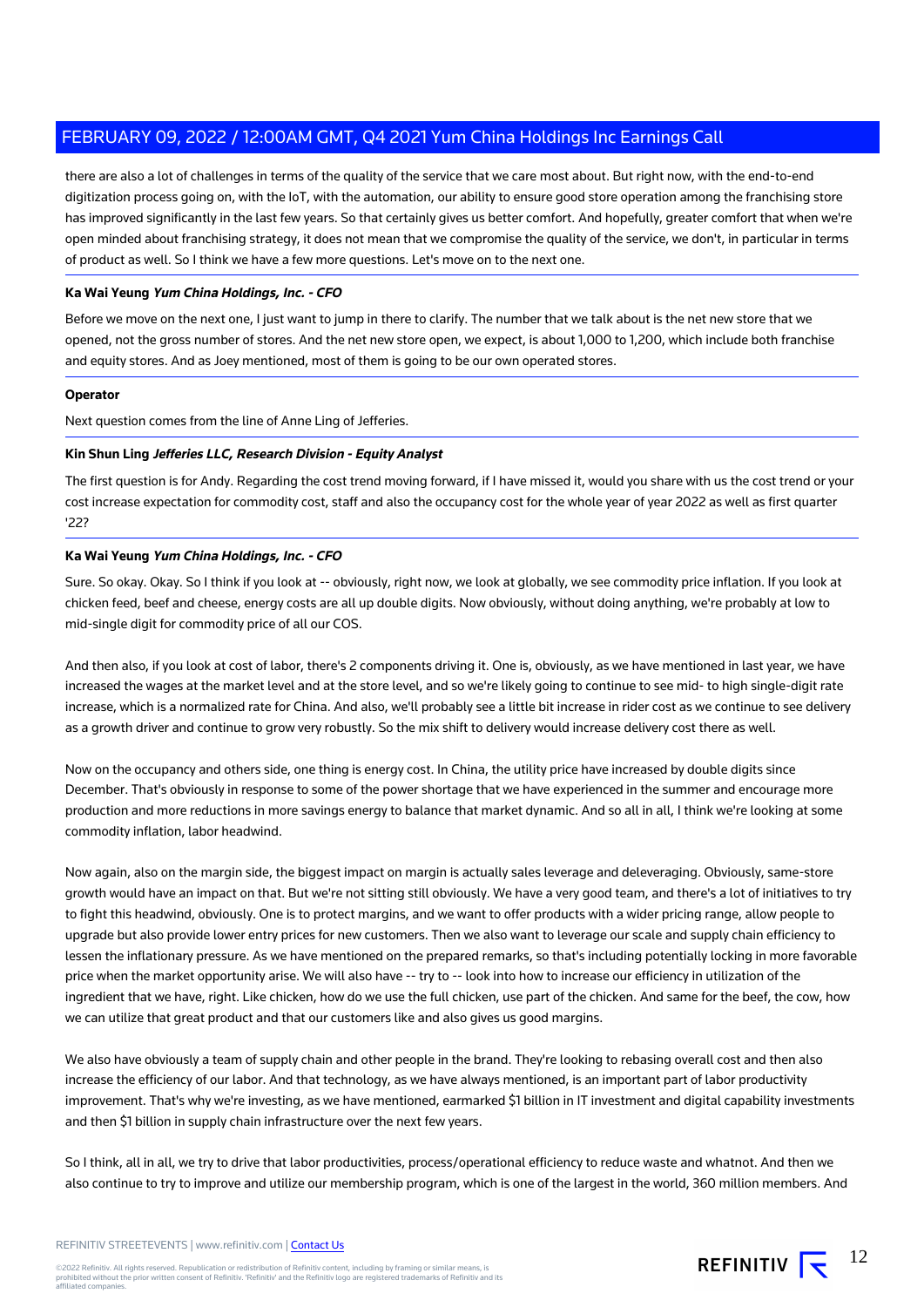to drive marketing efficiency and then also drive member frequency, spend and overall sales, and so this is how we look at the commodity pressure and then the inflation, how we respond to it.

## **Kin Shun Ling Jefferies LLC, Research Division - Equity Analyst**

Got it. And just to clarify, for this commodity cost increase, I estimate that you provide like low to mid-single digit or the labor cost of midto high single-digit increase, that's before the -- your efficiency exercise. Is that correct?

#### **Ka Wai Yeung Yum China Holdings, Inc. - CFO**

Well, like the commodity prices itself in the marketplace have increased by double digits, and so obviously, we are reducing that. Wages, we are expecting a normalized rate of mid- to high single digits. So -- and then for -- we are also COS side we also estimate last year, we're beginning to phase out plastics all through the country. And then we have rolled that out last year, and then we continue to roll out to more markets this year.

## **Kin Shun Ling Jefferies LLC, Research Division - Equity Analyst**

Okay. Got it. Got it. And my second question is on the store opening, the 1,000 to 1,200 net store opening. I understand that a majority of the store opening will be under KFC brand. But could you share with us like what is your estimate of your budget for like Lavazza, your other coffee brands, as well as Pizza Hut, which I believe last year, you received the store opening plan for Pizza Hut as well. So maybe you can share with us the store opening plan moving forward for the other brands?

## **Ka Wai Yeung Yum China Holdings, Inc. - CFO**

Sure. So I think like if you break it down, obviously, KFC is still the very important and largest brand for us. They have the majority of store opening. But if you look at Pizza Hut because improved economics, unit economics at Pizza Hut store also have accelerated new store openings last year. In fact, if you look at Pizza Hut, it opened 335 new store, higher since 2016. And if you look at the net store increase of 235 last year, it's, I think, if I remember correctly, it's a combined of the previous 3-year total. And so I think Pizza Hut obviously will play an important role, especially with the success of the satellite store model.

Lavazza is -- also will have -- I would say it's like at the beginning of last year, we have about -- at the beginning of the year, we have 4 stores. We have opened up 50-some store. And now we -- and obviously, it's still a pretty new brand in China, but we have expanded the joint venture with Lavazza last year. We have great plans for the brand. As we have mentioned, we deem it as our third growth engine. So now we're not only in the top tier cities, the Tier 1 cities, but also in several Tier 2 cities. We will continue to look into experimenting with different store formats and then expand to more markets. And in the brand, I think we have all seen pretty good membership growth. And so as such, we will expect Lavazza to open more store in this year.

And Taco Bell is like a brand that we did not talk as much, but we also opened some -- 20-some store last year at Taco Bell. Again, it's one of the highest store opening in many years combined. So I think we -- in terms of all opportunities, I think going back there, is how we utilize the store format to target the market, how we're able to take some cost initiatives. We designed the format of the store and the menu at the store that allow us to open some more flexibly. And I think the smaller format right now is very key to overall development across all these brands. So that's how we look at it. The key is going to still be KFC and then Pizza Hut and then coffee and another segments of the business. Thank you.

#### **Operator**

We have questions from the line of Michelle Cheng of Goldman Sachs.

#### **Michelle Cheng Goldman Sachs Group, Inc., Research Division - Executive Director**

I still want to follow up a little bit on the cost front. So if we look at the occupancy and other costs, it seems that the deleverage impact is more significantly. You mentioned the energy cost has contributed this increase, but I remember in the past few years, these items actually drive a lot of efficiency gains. So can you still give us more color, take aside the energy cost, like rental, other cost items, whether there's anything we see more pressure in the near term? And on top of that, wage cost. So since the digital orders are already contributing like close to 90% of the sales, so is there any further room to say the like labor staff number per store or any like a delivery efficiency gain we can expect going forward?

13

REFINITIV  $\overline{\mathbf{t}}$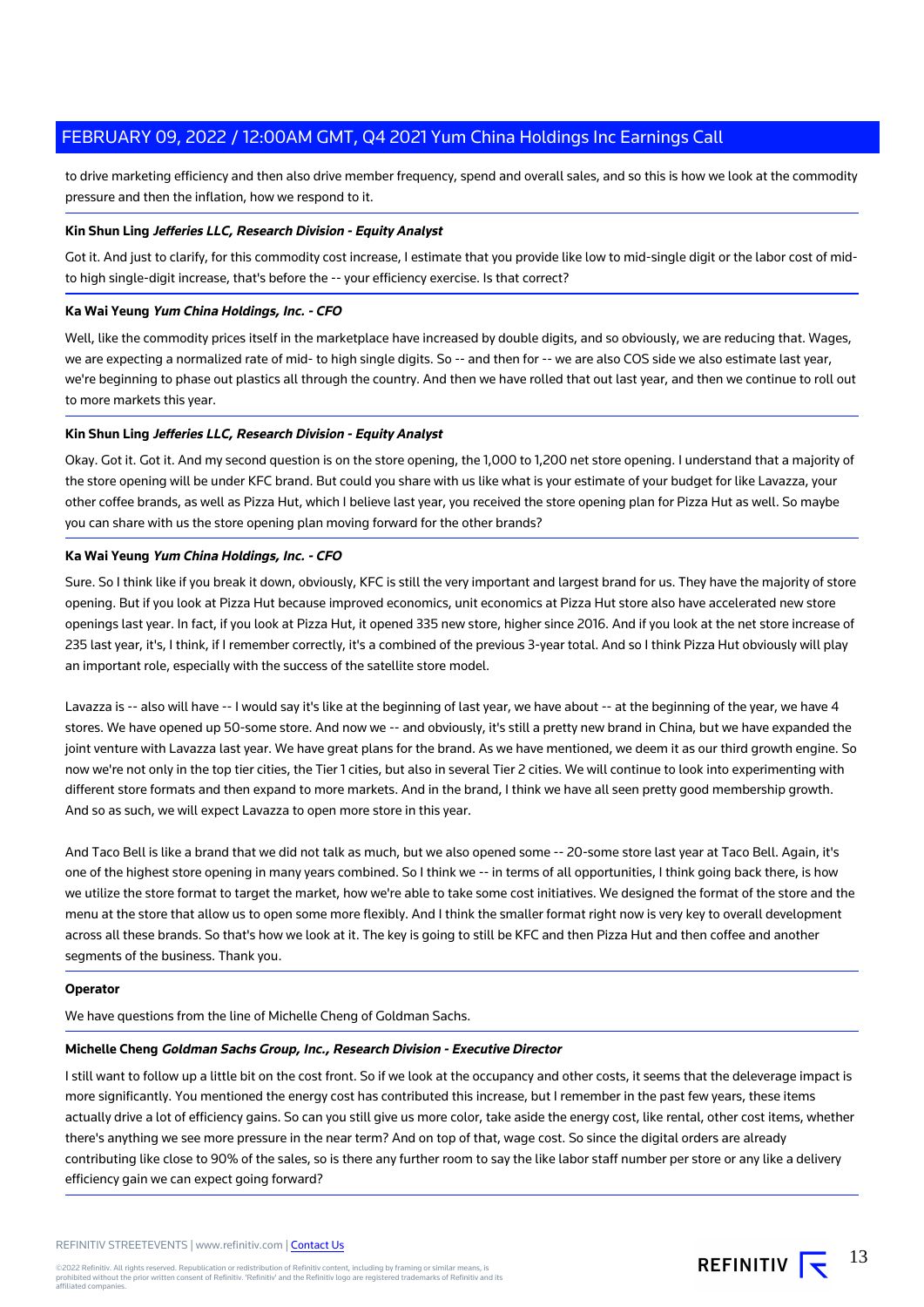# **Ka Wai Yeung Yum China Holdings, Inc. - CFO**

Michelle, yes, thank you for your questions. In terms of O&O, I think, obviously, one thing to point out is utility price increase because it's obviously a government policy, that we see double-digit increase in prices. The other one is obviously rent, as we have mentioned to folks. Even though we have high percentage of our store have a components, almost 80% of our stores have a component of variable rent, but there's also a fixed component of that. And so when there's a sales deleveraging, generally, we see impact on O&O as a percentage of revenues, and so that's what -- that is the key driver for that.

The other one is in terms of our labor productivity improvement. I think obviously, some of this improvement, you can see on the store, for example, using digital app or kiosks to make orders and make digital payments. And so I think that has rollout quite good already. But there's other things that you do not see that digital actually help a lot in labor productivity. We have mentioned before, we have the pocket manager that help our store manager to manage the store more efficiently, get more real-time information and also help them to do staff scheduling. We continue to invest in IoT to automate our kitchens and also our inventory count and all that. I think right now, I think digitalization is not only investment in the front end with the customer, but more moving into the kitchen and more into our supply chain and in our back office, right? So supply chain, we'll continue to invest over there in terms of routing, in terms of integration with suppliers. That allow us to do better forecast demand and product management.

And then also in our back office, as I have mentioned before, we have a 3-year digitalization program, for example, even for our finance department, right, to fully automate manual process and then link up the data across the company. And then also in the delivery side, right, as Joey has mentioned, not only we use delivery to better optimize the queuing of our food production, but also better routing for our rider, also more optimized trade zone design as well as potentially having other product initiatives, such as tea time and also new retail to basically better utilize the rider that we have. So there's a lot of ways to look at labor productivity improvement. And if you look at over time, we have done quite well despite delivery increase and all that. We have seen labor cost as a percentage of overall revenues before the pandemic are relatively stable. And given enough time, I think we're able to continue to improve labor productivities to offset some of these near-term shocks from COVID.

#### **Joey Wat Yum China Holdings, Inc. - CEO & Director**

I think in the long term -- I would like to comment 2 things, Michelle. One is, in a way, if you think about it, our expansion of delivery business helped reduce the rent. Think about it, right? Because when our delivery business continues to grow, it means the location, the new store location, we don't need to be in the prime prime prime area. We can compromise a little bit, and that helped. So the saving of the rental expenses helped the delivery cost side, point one.

Point one. In terms of riders, the way that we look at the rider cost also show our mentality, our philosophy in resilience and strategic moat. Because the fact is right now, the cost of average order, the cost of delivery rider per order is higher than the platform, and we understand that. We have the option, but we keep it this way because our riders right now, they deliver a better quality of service. So when it comes to cost: quality first, then we work on the cost side. And instead of pushing down to pay the rider less, because if you pay them less, they go, right, they leave, we make sure that they're paid well. But then we leverage our rider to deliver higher average ticket items such as new retail. So that's the way that we think about the cost structure of the delivery rider side as well. Thank you, Michelle.

#### **Operator**

The last question will come from Walter Woo from CMB International.

#### **Wing Hong Woo CMB International Securities Limited, Research Division - Research Analyst**

Can you hear me?

## **Ka Wai Yeung Yum China Holdings, Inc. - CFO**

We can hear you well.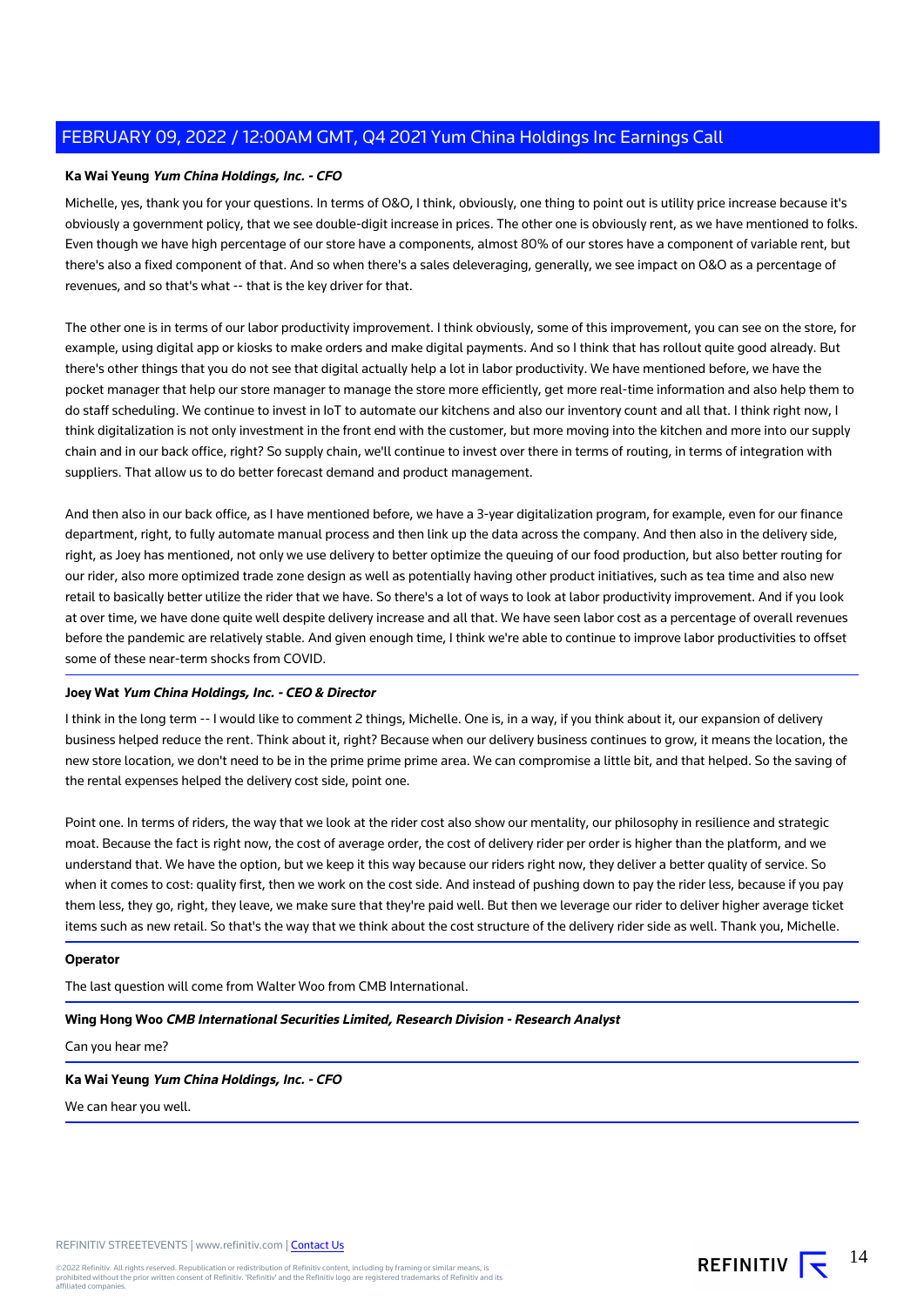## **Wing Hong Woo CMB International Securities Limited, Research Division - Research Analyst**

Okay. So my question is about your ticket size. If we take out the positive impact from the increased delivery sales mix, was KFC average ticket still increasing in the last quarter? And given the industry dynamics and the outlook in the FY '22, do you think it is still suitable for KFC and Pizza Hut to increase the average ticket or perhaps the reduction of the level of promotions? That's the first question.

## **Ka Wai Yeung Yum China Holdings, Inc. - CFO**

So let me address a little bit about the TA situation. And TA situation, obviously, for KFC and Pizza Hut is slightly different. For KFC, the delivery actually increased the ticket average. So the mix shift to delivery actually will help them over there normally.

When just kind of opposite, at Pizza Hut, because generally, we have been a place for gathering, social activities. And so the dine-in actually have a ticket average, that is, higher than the delivery side. So when there is mix shift there, then we'll have lower ticket average.

Now I think the questions regarding, I think, the ticket average and high and lower, I think, is really depending on other things, too. One is also the promotional activities that we have. Obviously, right now, we have more campaign probably.

The other one is that overall pricing strategy. I think it's important for us to look at the pricing, especially in face of COVID uncertainty and rising inflation and some of the consumer sentiment. So we want to make sure that what we offer is good value to our customers. And so as we mentioned, how do we protect our margins and as Joey has mentioned, I just want to say it again. All the great products for the customer, products that cover a wide range, both high price, low price because value is different from pricing.

The other one is, again, leverage our supply chain and supply chain efficiency, our scale to sort of like to have that cost competitive advantage to make it more prominent. The other one is enhance, obviously, the usage of our resources, including the meats that we have to reduce wastage. Like chicken bone, for example, we turned it into a product popular with consumers. We also want to continue to invest in technology to improve efficiency and productivity, right? So -- and the membership program is a very important thing. So membership continue to help us to drive spending. So if we -- if you look at our KFC, for example, member, if you have a privileged member subscription, generally that customer, that member, spend twice as much as nonmember. So a lot of things that we would like to do. So the ticket average is one of the moving parts.

## **Wing Hong Woo CMB International Securities Limited, Research Division - Research Analyst**

Got it. Very clear. And my next question is about your performance during the Chinese New Year. How was it compared to last quarter? And it seems the number of travelers returning home has increased versus last year as well. So was that a positive to your business at the transportation hubs? Or how does it impact your overall business? And then how do you see this domestic travelling trends going into the next 2 quarters?

#### **Ka Wai Yeung Yum China Holdings, Inc. - CFO**

Right. So I think this year, Chinese New Year is a little bit earlier than last year. Obviously, last year, it was mostly in middle of February for Chinese New Year. And this year, it's the beginning of February for Chinese New Year. So in January, we did see a modest improvement sequentially compared to the fourth quarter. But as I mentioned on the prepared remarks, for the comparable Chinese New Year period, this is basically for the Chinese New Year, 15 days before the Chinese New Year and 15 days after the Chinese New Year for that comparable period. At least so far, we're still in the middle of it. And so far, we see that's still down year-over-year.

And the travel, I think the travel pattern is probably a bit different compared to last year. But I think overall, if you look at the overall travel and whatnot, I think it will take some time for the transportation hub business to recover to any reasonable level, compared to the pre-COVID level. So the way we look at it is that it's slightly down year-over-year compared to last year. And -- but still, there's a good deal of uncertainty. And we have launched different campaigns. Obviously, when we go into the Chinese New Year, there's quite a bit of uncertainty in terms of travel because we do see authorities that encourage folks to stay put, stay in the cities to locally celebrate Chinese New Year. But the pandemic is now extending to the third year. So I think there's also the uncertainty about how people respond to that. So we have different contingency plans, and we'll continue to respond to changes in the market and to what we see.